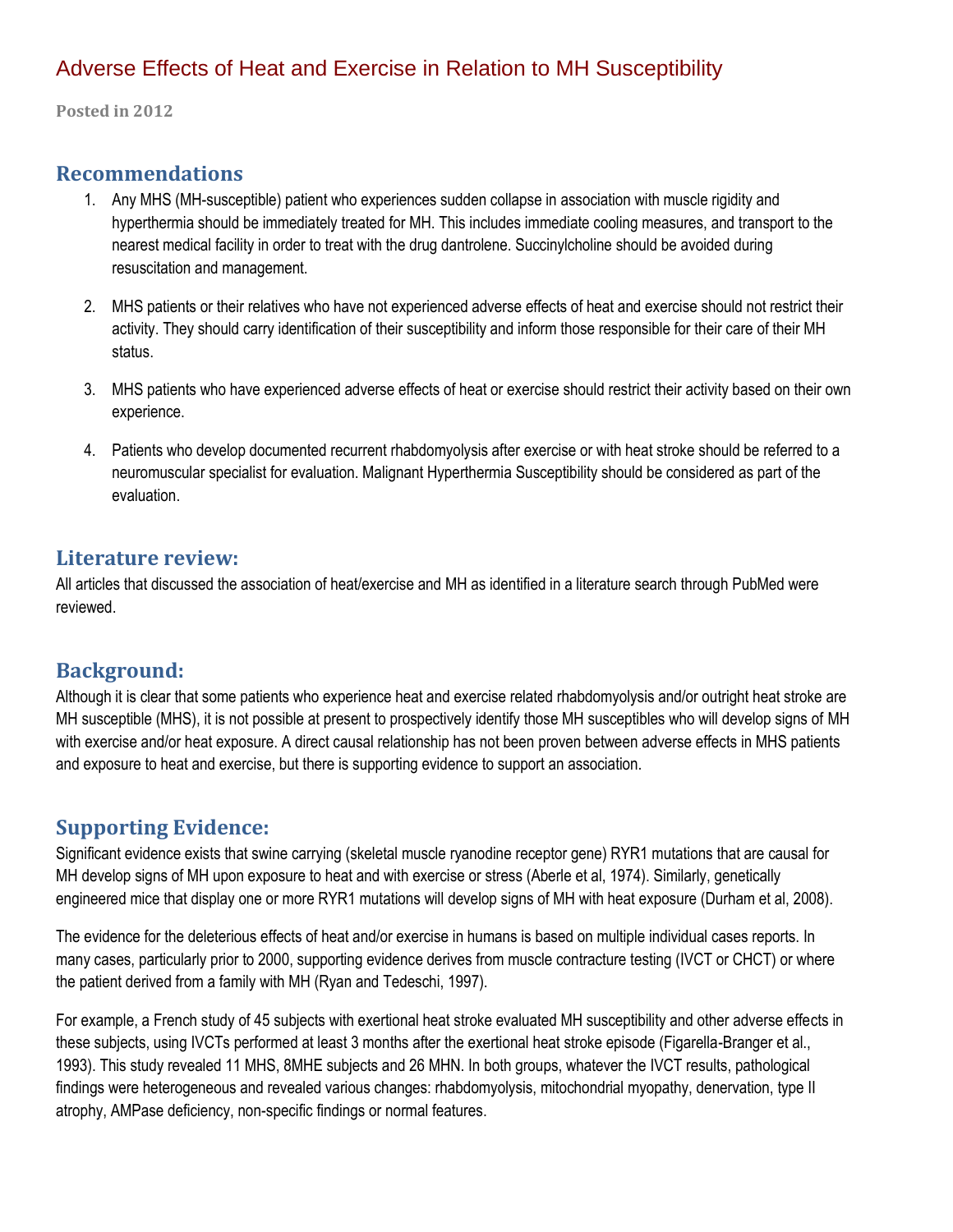In 2001, Tobin and colleagues reported a 12 -year old patient with a clinical history of MH who developed signs of MH after soccer practice and died shortly thereafter. He and his family were found to have an MH-related RYR1 mutation (Tobin et al., 2001).

Wappler and colleagues (2001) described 12 healthy young men who developed exercise-induced rhabdomyolysis. Ten were MH positive on contracture test and three manifested RYR1 mutations.

Muldoon's group reported (in an abstract) studies of 15 men who developed exercise- induced rhabdomyolysis, 6 had positive CHCT and three displayed RYR1 causal mutations (Capacchione et al., 2009).

Davis et al (2002) reported on two patients with exercise- induced rhabdomyolysis who also displayed a positive contracture test and RYR1 mutations suspected to be causal. Both patients came from families with MH susceptibility in other members.

Groom et al (2011) reported on two cases of 'awake' MH. In one case a nine year old male patient experienced anesthesia induced MH related to ptosis surgery and then experienced multiple episodes of high fever and rigidity possibly related to environmental factors. The child died following one of the episodes at age nine. The other case was a six year old girl who died suddenly after experiencing high body temperature and rigidity. A previous episode had been corrected with cooling only. The mutation in the RYR1 gene, although novel, effected intracellular calcium flux similar to causal mutations.

Capacchione et al (2011) reported on a six year old boy who developed high body temperature and muscle rigidity after playing in a splash pool. He and his father had marked hyperlordosis. The father's muscle biopsy was positive for MH and displayed changes of CCD. A novel RYR1 variant was detected in the propositus and the father and a sibling with hyperlordosis. The variant was different from the ones reported by Groom et al (2011) for the nine year old boy and the six year old girl and by Tobin et al (2001) for the 12 year old boy.

Capacchione and colleagues (2010) also reported on a 30 year old patient with exercise induced rhabdomyolysis, positive CHCT and mutations in the RYR1 gene, the DHPR (dihydropyridine receptor) gene and the calsequestrin1 (CSQ1) gene. The RYR1 variant was in a different locus from the previous cases mentioned above.

One study of five MH susceptible and five non-susceptibles in an exercise laboratory at room temperature, showed that with vigorous exercise MH subjects developed higher core temperature than non MH subjects (Campbell et al., 1983). In the early stages of exercise a higher lactate level was noted in the MH subjects. However, there were no other signs of MH.

There has not been a large scale prospective study of MH susceptibility either by contracture testing or genetic testing of patients with either heat stroke or heat related problems with or without exercise induced rhabdomyolysis.

Finally, the importance of body temperature in the triggering of MH was demonstrated most clearly in studies of MHS swine who did not develop MH when hypothermic despite anesthesia with MH trigger agents, but did when body temperature was raised to normal levels (Iaizzo, 1996).

### *Author Commentary*

The evidence supporting a relationship between heat, exercise and MH susceptibility is mostly level 4 as per AHRQ criteria, i.e., observational studies and expert opinion. Nevertheless in my opinion, there is a convincing case for associating problems related to heat and exercise with MH susceptibility because high quality data supporting this contention has been derived from genetically engineered animal models of MH as well as from calcium flux changes in response to SR (sarcoplasmic reticulum) calcium releasing agents in cells transfected with mutations from patients who experienced awake MH.

Hence it is prudent to follow the recommendations described above with emphasis on the importance of cooling during such an episode.

### *References*

1. Aberle ED, Merkel RA, Forrest JC, Alliston CW. Physiological responses of stress susceptible and stress resistant pigs to heat stress. Journal of Animal Science 1974; 38:954-959.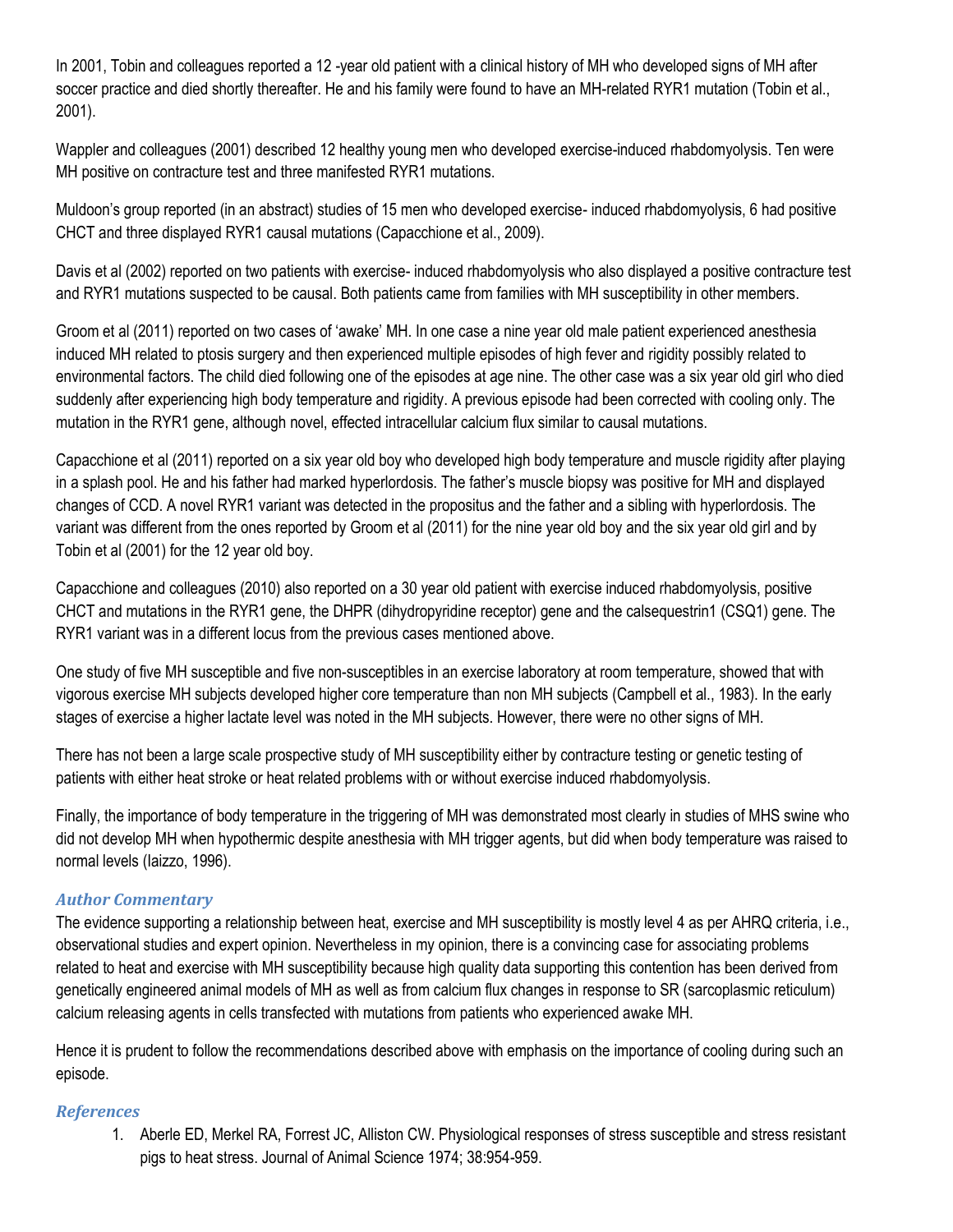- 2. Campbell IT, Ellis FR, Evans RT, Mortimer MG. Studies of body temperatures, blood lactate, cortisol, and free fatty acid levels during exercise in human subjects susceptible to malignant hyperpyrexia.
- 3. Acta Anaesthesiol Scand. 1983 27(5):349-55.
- 4. Capacchione JF, Muldoon SM, Blokin A, Karajan J, Sambuughin N. The association between exertional rhabdomyolysis and malignant hyperthermia. American Society of Anesthesiologists Abstracts 2009; A854.
- 5. Capacchione JF, M.D. Michael Nickerson, M.D. Wendy Lavezzi, M.D. Barbara Brandom, M.D., Sheila Muldoon, M.D. An Awake MH-like Reaction and Death in a Six-Year-Old Boy. Medically Challenging Cases, American Society of Anesthesiologists Meeting, 2011.
- 6. Capacchione JF, Sambuughin N, Bina S, Mulligan LP, Lawson TD, Muldoon SM. Exertional rhabdomyolysis and malignant hyperthermia in a patient with ryanodine receptor type 1 gene, L-type calcium channel ?-1 subunit gene, and calsequestrin-1 gene polymorphisms. Anesthesiology 2010; 112: 239-244.
- 7. Capacchione J, Muldoon S. The relationship between exertional heat illness, exertional rhabdomyolysis, and malignant hyperthermia. Anesth Analg 2009; 109:1065–9.
- 8. Davis M, Brown R, Dickson A, Horton H, James D, Laing N, Marston R, Norgate M, Perlman D, Pollock N, Stowell K. Malignant hyperthermia associated with exercise-induced rhabdomyolysis or congenital abnormalities and a novel RYR1 mutation in New Zealand and Australian pedigrees. Br J Anaesth 2002; 88:508-15.
- 9. Durham WJ. Aracena-Parks P. Long C. Rossi AE. Goonasekera SA. Boncompagni S. Galvan DL. Gilman CP. Baker MR. Shirokova N. Protasi F. Dirksen R. Hamilton SL. RyR1 S-nitrosylation underlies environmental heat stroke and sudden death in Y522S RyR1 knock in mice. Cell 2008; 133(1): 53-65.
- 10. Figarella-Branger D, Kozak-Ribbens G, Rodet L, Aubert M, Borsarelli J, Cozzone PJ, Pellissier JF. Pathological findings in 165 patients explored for malignant hyperthermia susceptibility. Neuromuscul Disord 1993 Sep-Nov; 3(5-6):553-6.
- 11. Groom L, Muldoon SM, Tang ZZ, Brandom BW, Bayarsaikhan M, Bina S, Lee H-S, Qiu X, Sambuughin N, Dirksen RT. Identical de novo mutation in the type 1 ryanodine receptor gene associated with fatal, stress-induced malignant hyperthermia in two unrelated families. Anesthesiology 2011 Nov; 115(5):938-945.
- 12. Iaizzo PA, Kehler CH, Carr RJ, Sessler DI, Belani KG. Prior hypothermia attenuates malignant hyperthermia in susceptible swine. Anesth Analg 1996; 82(4):803-9.
- 13. Kochling A, Wappler F, Winkler G, Schulte, AM, Esch JS. Rhabdomyolysis following severe physical exercise in patient with predisposition to malignant hyperthermia. Anaseth Insensive Care 1998;26(3):315-8.
- 14. Ryan JF, Tedeschi LG. Sudden unexplained death in a patient with a family history of MH .J Clin Anesth 1997; 9:66-68.
- 15. Tobin JR, Jason DR, Challa VR, Nelson TE, Sambuughin N. Malignant hyperthermia and apparent heat stroke. JAMA 2001; 286(2):168-9.
- 16. Wappler F, Fiege M, Steinfath M, Agarwal K, Scholz J, Singh S, Matschke J, Schulte Am Esch J. Evidence for susceptibility to malignant hyperthermia in patients with exercise-induced rhabdomyolysis. Anesthesiology 2001; 94:95–100.

### *Other references:*

1. Gronert GA, Tobin JR, Muldoon S: Malignant hyperthermia – Human stress triggering. Biochimica et Biophysica Acta 2011; 1813:2191-2192.